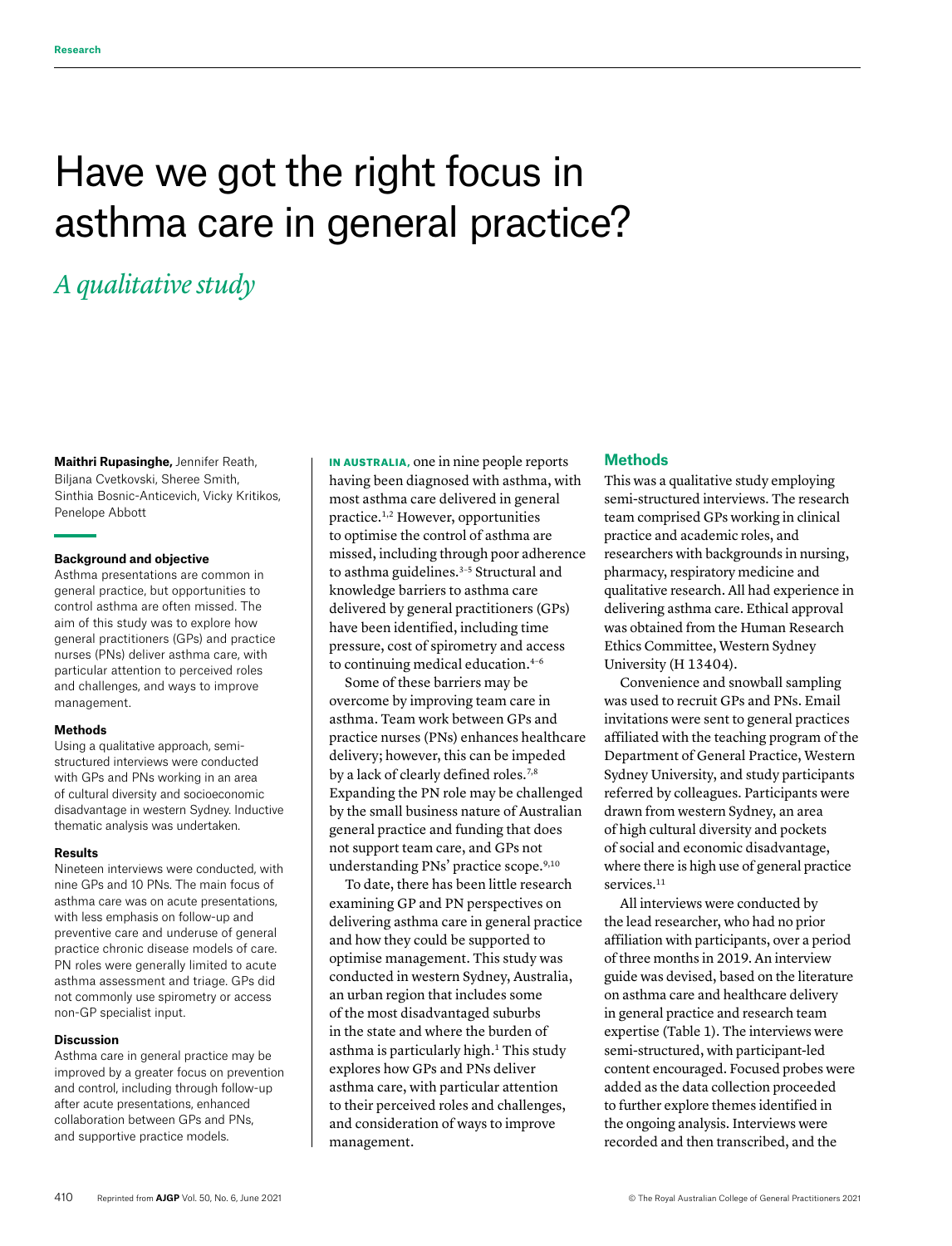de-identified data were managed using NVivo 12 software (QSR International).

Reflexive, data-driven thematic analysis12,13 was undertaken, underpinned by a grounded theory approach and recognition of the effect of the research team on the research. This included recognition that the research team members had a special interest in asthma care, and brought their understandings to the research findings. The analysis involved multiple stages, including independent coding of early transcripts by three team members, subsequent iterative coding of the whole dataset by MR, review of the dataset by multiple team members, identification of themes and subthemes, memo-writing, and refinement through group discussions into a finalised list of themes. Interviews were conducted until the researchers observed data saturation for key themes.

#### **Results**

Nineteen interviews, face to face (16) or by telephone (three), were conducted with GPs (nine) and PNs (10) from nine different general practices. Participants ranged in age from 25 to 59 years and varied in their engagement with asthma patients and the frequency with which they saw people with asthma (Table 2). Interviews ranged from 20 to 40 minutes, with a median duration of 32 minutes. The five themes identified in the analysis were the roles of GPs and PNs in asthma care, focusing on acute rather than chronic care

of asthma, using spirometry, accessing and updating knowledge, and accessing additional medical opinion or care in asthma.

### **Teamwork and discordant perceptions of roles in asthma care**

Asthma care was reported to be led by GPs, with the PN role generally limited to assessing and triaging patients with acute asthma and performing spirometry. Asthma action plans were completed by GPs without involvement of PNs. Some GP and PN participants recommended PNs should have a broader role, including delivering inhaler skill training and asthma education. PNs perceived they had limited time for this, given GP and practice priorities, whereas GPs saw lack of PN skills as the main barrier. Several PNs felt GPs did not recognise the value of their potential role in clinical management of asthma and that teamwork was suboptimal, to the detriment of patient care.

*GPs are the decision makers. When [a] decision is made, the nurses and the staff should be able to do it, but some can't do it; there are few nurses who are senior nurses who know about these things but not the younger generation – it is very disappointing.* (GP 3)

*The services that GPs ask me to deliver to the patient, that's what I do. Practice nurses, they're good at doing clinical management. The more a PN is involved, the better that system gets … in the* 

**Table 1. Semi-structured interview guide**

| <b>Topic</b>                                                                | <b>Examples of probes</b><br>Challenges, facilitators, expanding the role,<br>teamwork  |  |  |  |
|-----------------------------------------------------------------------------|-----------------------------------------------------------------------------------------|--|--|--|
| General practitioner/practice nurse role<br>in asthma                       |                                                                                         |  |  |  |
| Approach to assessment/diagnosis                                            | Use of spirometry, challenges, facilitators,<br>strategies to improve                   |  |  |  |
| Approach to management                                                      | Acute asthma, chronic disease management,<br>patient education                          |  |  |  |
| Approach to updating knowledge                                              | Guidelines, pharmaceutical industry, education<br>preferences, challenges, facilitators |  |  |  |
| Seeking additional care, specialist opinion<br>or quidance for patient care | Processes, value, challenges                                                            |  |  |  |

*practices that I work, because I'm not highly involved in the patients' asthma care – so that's why that system is not happening for them.* (PN 8)

#### **Focus on episodic acute asthma**

GPs and PNs reported that the practice team was well organised in episodic acute management. However, patients with recurrent acute presentations were not usually engaged in preventive care. It was suggested that this could be due to a lack of consideration of the dangers of acute asthma and value of prevention by patients.

*People, they don't take asthma disease as serious as the other chronic diseases … because it's a common disease, especially from childhood, and I think, it's more about education, that people are not adequately educated that asthma can be very serious.* (PN 8)

It was reported that when patients presented to the practice with acute asthma symptoms, GPs and PNs generally chose to use nebulisers instead of metered dose inhalers with spacers. This was seen as more acceptable to the patient and more time-efficient to the practice. GPs recognised this was a choice based on convenience rather than adherence to guidelines.

*I would probably say most of them don't even need that level of nebulisation to be honest because they are only going to be mild, moderate, and nebulisations are usually reserved for the severe. But the problem, I guess, is convenience.* (GP 1)

*Nebuliser is easy for me. I give it to patients very frequently because I'm used to giving the nebuliser, not the spacer. [The] patient also feels good after [the] nebuliser.* (PN 4)

Most participants believed that health system and practice factors also encouraged the prioritisation of acute asthma management. Funding in general practice was described as incentivising short consultations, which contributes to less consultation time spent on prevention and patient education.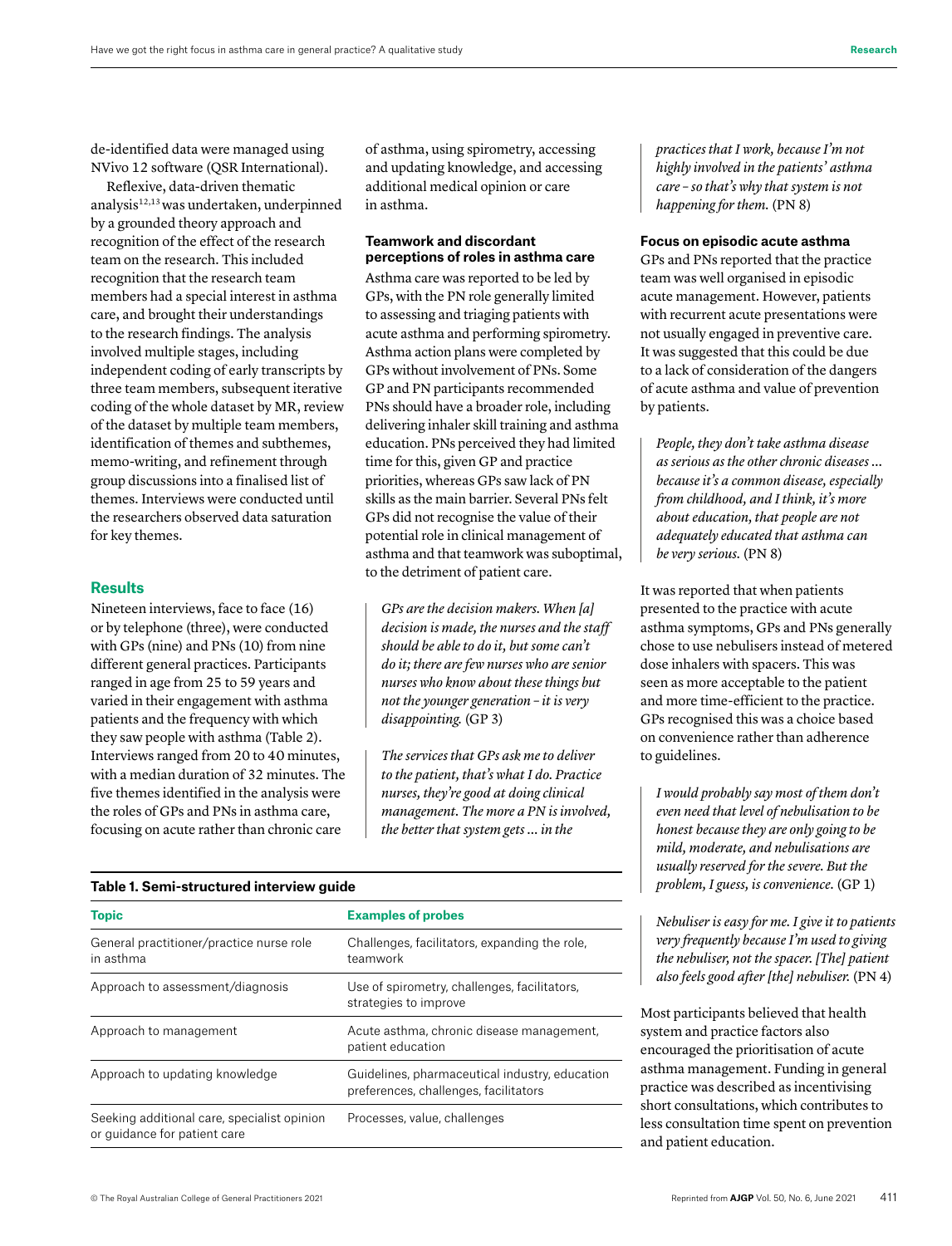#### **Table 2. Participant sociodemographic characteristics**

| <b>Participant characteristics</b>                                    | Number of participants ( $n = 19$ )          |                   |                            |                             |  |
|-----------------------------------------------------------------------|----------------------------------------------|-------------------|----------------------------|-----------------------------|--|
| Role                                                                  |                                              |                   |                            |                             |  |
| GPs                                                                   | 9                                            |                   |                            |                             |  |
| PNs                                                                   | 10                                           |                   |                            |                             |  |
| Gender                                                                | <b>Male</b><br><b>Female</b>                 |                   |                            |                             |  |
| GPs                                                                   | 4                                            |                   | 5                          |                             |  |
| PNs                                                                   | 0                                            |                   | 10                         |                             |  |
| Years of experience range (years)                                     |                                              |                   |                            |                             |  |
| GPs                                                                   | $1 - 30$                                     |                   |                            |                             |  |
| PNs                                                                   | $1 - 20$                                     |                   |                            |                             |  |
| Frequency of asthma-related consultations                             | Less<br>often                                | Every<br>2-3 days | <b>Usually</b><br>once/day | <b>Several</b><br>times/day |  |
| GPs                                                                   | $\overline{2}$                               | 4                 | 2                          | 1                           |  |
| PN <sub>s</sub>                                                       | 1                                            | 6                 | $\overline{2}$             | 1                           |  |
| <b>Practice billing characteristics</b>                               | Number of general practice clinics $(n = 9)$ |                   |                            |                             |  |
| Bulk billing (service covered by Medicare)                            | 6                                            |                   |                            |                             |  |
| Private fees (patient-claimed partial<br>reimbursement from Medicare) | 3                                            |                   |                            |                             |  |
| GPs, general practitioners; PNs, practice nurses                      |                                              |                   |                            |                             |  |

*The government is rewarding short high turnover, patient care rather than quality, comprehensive chronic conditions care. And if actually you spend half an hour and do your job really well, it will mean less flare-ups and they won't come back as often because you would have dealt with it properly and it's less cost to the health system.* (GP 8)

While used by some, chronic disease care plans and follow-up systems for people with asthma were not usual. Most practices did not have a system for flagging and recalling patients with acute asthma presentations.

*There's not a lot of incentive, financially, either, for the practice to prioritise recall for asthma.* (GP 5)

*For the other diseases, if they need to discuss it, there is a result with the doctor for the diabetes or other blood test results, [and]* 

*we always recall the patient. Otherwise, for asthma, I think I did not.* (PN 4)

The culturally and linguistically diverse (CALD) backgrounds and poor health literacy of some patients regarding asthma were reported to compromise long-term management and adherence to preventer medications. Participants perceived that people from certain CALD backgrounds did not consider asthma as a chronic health problem, worried that they would become dependent on preventer medications and found a diagnosis of asthma to be stigmatising.

*Most of them are first-time migrants, having grown up in different countries where the management of asthma might be very sporadic and fragmented and, with their own health literacy and ideas and cultural beliefs, a number of them are quite reluctant to use puffers because of the so-called dependence issue.* (GP 2)

*The biggest problem that I face is people are not accepting asthma, it is underdiagnosed, a lot of, you know, [ethnic groups], they take it as a social stigma, like they don't want to say I've got asthma.* (GP 3)

#### **Spirometry**

A minority of general practices had spirometers, and spirometry was only done if a PN was available. It was most used in diagnosing chronic cough and differentiating between chronic obstructive pulmonary disease (COPD) and asthma. Facilitators of spirometry use were good PN staffing, availability through pathology collection centres, linkage to clinical management software, and availability of PN training in asthma at the primary health network. PNs reported being interested in performing spirometry, and found it assisted in patient education.

*In the other practice … they booked patients under me, I did spirometry for them … The challenge [is] non-availability of spirometry, you know. I need to educate and train them on treatment for the asthma but I don't know whether the patient has COPD or asthma … If we have a spirometry I perform it here.* (PN 1)

Some GPs reported that they relied on clinical features for diagnosis of asthma and did not perceive spirometry to be of value. Barriers to its use were the cost of the spirometer; perceived lack of benefit; poor Medicare rebate; complexity of technique; and lack of trained nurses, clinic space and time required to perform spirometry.

*We don't use spirometry in our practice. We diagnose asthma clinically with a good clinical history and clinical judgement. We used to have a spirometer. But the problem is that you need a nurse to do that. And then the other thing is that there is not enough rebate for spirometry. It's not enough, you know, for the time spent.* (GP 4)

#### **Accessing guidelines and updating knowledge**

National Asthma Council online guidelines were the main reference source described by GPs. However, the complexity of the guidelines, and difficulties in navigating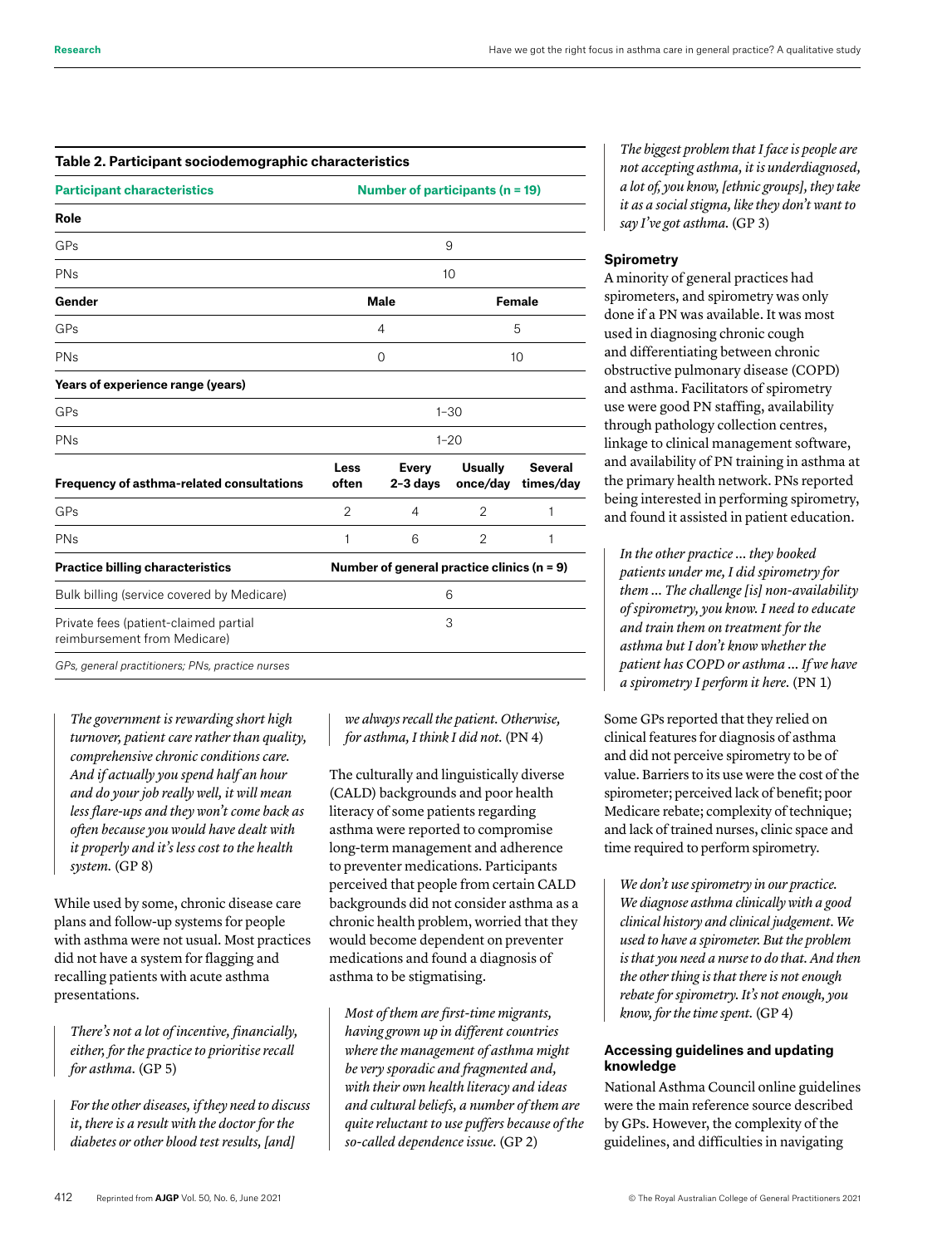them, meant that finding the required information was difficult.

*Guidelines, I guess because for different age groups there's a lot of different things there. Yes, I guess it is not as user friendly as it could be because there's a lot of, like, multiple links for all the separate subsets. It would be easy if you can have one simple, clear diagram.* (GP 1)

GPs reported updating their knowledge through a variety of channels including pharmaceutical representative visits and workshops providing updates on asthma guidelines and new inhaler devices. GPs believed that HealthPathways,<sup>14</sup> an online information portal that provides clinical information to enhance patient management, was valuable.

*The other things we use [in addition to on line guidelines] are pharmaceutical [representatives] coming in from time to time, and … our usual resources in general practice, magazines, [and] HealthPathways, which is up there, which has very, very clear-cut guidelines.* (GP 2)

PNs described limited education and training related to asthma, including spirometry, although they welcomed the opportunity for further training. They expressed interest in workshops and practice-based education, and identified that greater clinical responsibility for asthma would drive PN education.

*I would say that I just follow whatever the doctors are telling to me to do, but they are not telling me why I should do that. I would say that I have less knowledge on asthma. I believe that nurses need to organise their education on asthma. Then we can help in diagnosis and management.* (PN 4)

### **Accessing additional medical opinion or care in asthma**

GPs perceived that non-GP specialist referral is rarely required and almost all asthma patients can be managed in general practices. Costs for private respiratory specialist consultations and waiting lists for hospital-based specialists were barriers to accessing specialist advice.

*We use specialists just to reassure ourselves and to find out whether we've done everything right for the legal purpose. If something goes wrong, you know, we can get sued, so the only reasons why I send someone with asthma to a specialist is either on parents' request – or just to cover myself from legal problems, to check whether I have done everything right for a legal issue. In those instances only, I consult a specialist. [Otherwise] there is no need.* (GP 3)

*The patients, they're happier to see [a] GP, not a specialist, because first, they can't get [a specialist] appointment early. Second, it's the cost, it costs them much … It takes a long time to get to see a specialist, unless they [have a] very severe problem.* (PN 9)

Long outpatient wait lists were seen as a barrier to preventive asthma care. However, GPs reported use of emergency departments for acute asthma as a pathway to respiratory specialist advice.

*[The] public hospital setting is difficult because of the waiting lists ... We do have the asthma clinic there on hand for advice, and they will see the patient eventually, but there is a bit of a waiting time. I guess there would probably be more success [in timely access to specialist advice] if patients end up more often in [the emergency department].* (GP 1)

## **Discussion**

GPs and PNs participating in this research reported multiple challenges in providing quality asthma care, despite it being a common condition in general practice.<sup>1</sup> The present study provides insight into the challenges of managing asthma in an urban setting, in an area where a high population of culturally diverse, socioeconomically disadvantaged people receive asthma care in general practice. These challenges related to lack of teamwork, focus on acute asthma over chronic asthma care, low use of spirometry, inconsistent education and training access, and perceived limited need for non-GP specialist input.

The study highlights the persistence of a focus on treating acute asthma over controlling asthma in general practice, consistent with previous research.<sup>15</sup> This appeared to be reinforced by patients and the general practice team. The interviewees believed the lack of focus on asthma control was driven to a large extent by their patients, who generally sought healthcare for acute presentations only. Those from CALD backgrounds were thought to be particularly likely to disagree with the concept of asthma as a chronic disease. Previous research into GP views about asthma and patients from CALD backgrounds who were Arabic-speaking also identified decreased self-management as a concern, along with the need to improve the cultural competence of healthcare professionals in managing asthma in CALD populations.16

People with asthma often overestimate the degree to which their asthma is controlled.17 Overuse of short-acting bronchodilators relative to preventer medications appears common.<sup>18</sup> Promoting objective assessment by patients of their own asthma, self-management and understanding of the importance of controlling asthma is needed.19,20 Acute asthma presentations in general practice flag the need to review and improve control. However, the present study suggests that opportunities for this may continue to be missed.

The lack of follow-up after acute exacerbations of asthma in the present study accorded with previous research.<sup>6,21</sup> In the present study, this appeared to be exacerbated by lack of practice systems for asthma and suboptimal collaboration within practice teams. Patients with frequent exacerbations could 'fall through the cracks' and not be adequately engaged in preventive care despite having unstable asthma. Asthma did not appear to be usually managed as a chronic health problem within existing chronic disease models of care, such as care plans and scheduled recalls and reminders. PNs have a pivotal role in managing other chronic conditions,<sup>22</sup> yet in the present study were little used beyond acute management of asthma. Some GPs were not confident in the skills and training of PNs to take on a greater role; PNs spoke of not being enabled to contribute beyond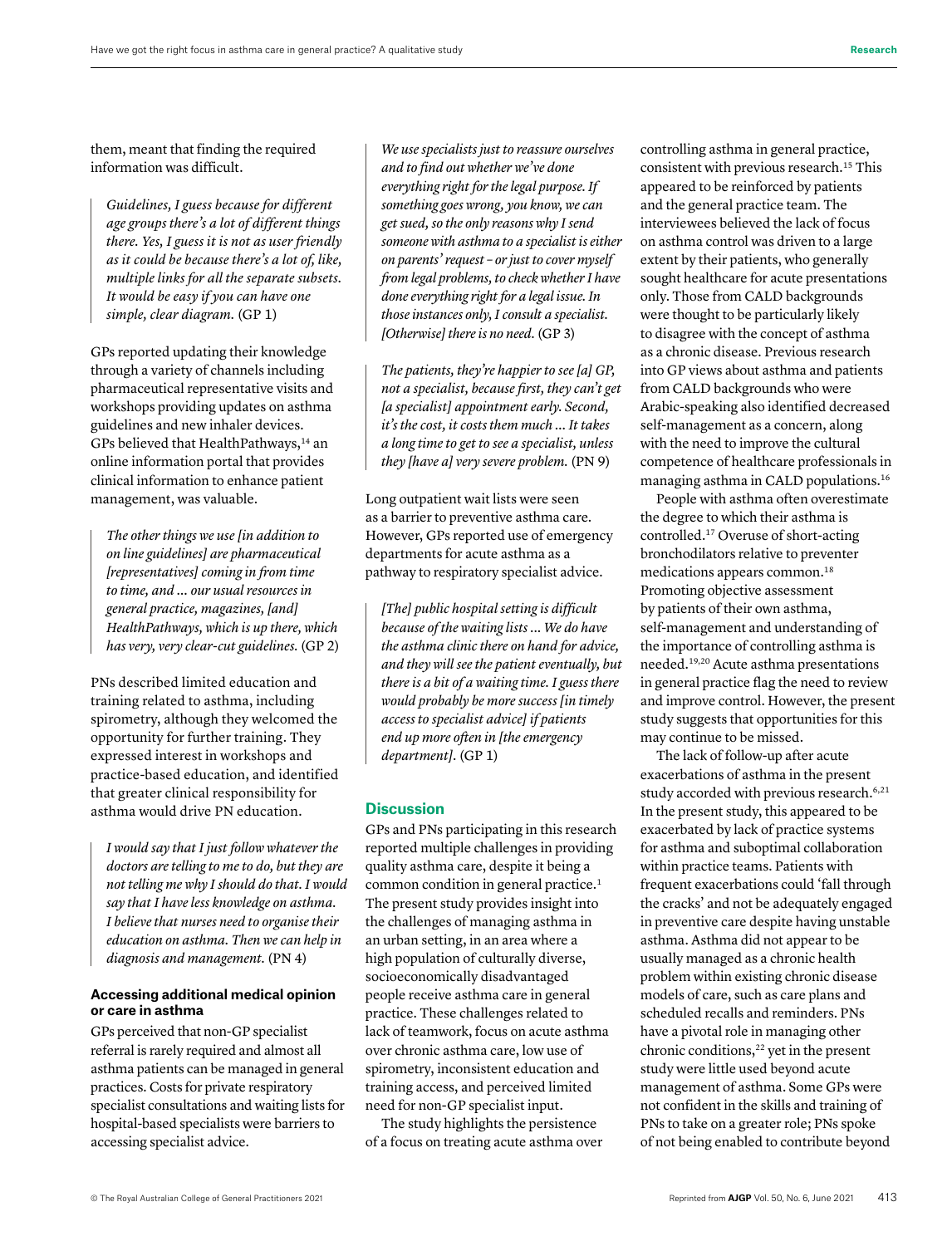acute asthma triage and treatment, which decreased motivation for training despite a perceived need. It appears that PNs may be a valuable resource to improve the systematic management of asthma within general practice and provide more patient education through role division.

The use of nebulisers for convenience in acute attacks – irrespective of severity and at variance with the guideline recommendation for use of spacers and reliever inhalers – may further distract from a chronic disease focus by reinforcing an emergency response. The lack of value GPs appeared to place on opinions from non-GP specialists may be further evidence that they were not thinking about asthma as a chronic disease. Additionally, spirometry was often seen by GP participants as being of limited value and the rebate for spirometry as providing inadequate recompense. However, up to one-third of patients with doctor-diagnosed asthma do not have asthma when objectively measured,<sup>23</sup> and guidelines promote the routine use of spirometry in the diagnosis of asthma.

Education related to asthma was valued by GPs and PNs. Both groups recognised the National Asthma Council guidelines<sup>24</sup> as the benchmark, though found it complex. The present study suggests asthma education for healthcare providers needs to include strong messaging around following up acute asthma presentations, including within a chronic disease model, to ensure optimal asthma control. HealthPathways<sup>14</sup> may be of assistance in this goal. Similar focus in patient education is needed, including the importance of preventing acute asthma and countering the perceived need for nebulisation.

In terms of the healthcare system, the Australian general practice funding model and barriers to accessing non-GP specialist advice were seen to compromise quality in asthma care. Although longer consultations are associated with better decision making and resource usage, fee-for-service funding may incentivise throughput and inadequately support team-based care.<sup>25,26</sup> Further, GPs often saw themselves as managing asthma without significant input from non-GP specialist colleagues. Consistent with other research, the present

study showed that cost and long waiting lists inhibited referral to private and hospital non-GP specialists.<sup>27</sup> However, the study suggests there was also a perception among GPs that non-GP specialist opinions were not commonly needed, which again may reflect a focus on episodic acute asthma care.

A limitation of this study was that it was undertaken in general practices affiliated with an academic general practice department, raising the possibility that participant interview responses were influenced by this relationship. This large pool of practices is commonly contacted for different research opportunities, which may ameliorate that risk. Another potential limitation was that it was restricted to one geographic region. However, this is also a useful aspect of research as it provides information on what is occurring in an area where there is high burden of asthma, high health needs, cultural diversity and socioeconomic disadvantage, and yet good availability of general practice care. The researchers have described the context of this region to assist readers to assess transferability of the findings.

#### **Conclusion**

This study has provided insight into the challenges encountered by GPs and PNs in assessing and managing asthma in an Australian setting. The research suggests that increased messaging around asthma as a chronic health issue to both patients and primary health care providers will help improve outcomes. At the general practice level, this includes improvements in flagging acute presentations; teamwork; the use of existing practice systems; and funding for chronic disease management such as care plans and recall systems, which encourage follow-up after acute asthma.

#### **Authors**

Maithri Rupasinghe MBBS, MRCGP (INT), MD (Family Medicine), FCGP, Visiting Fellow, Department of General Practice, Western Sydney University, NSW Jennifer Reath MBBS, MMed, PhD, FRACGP, Dip RANZCOG, GAICD, Foundation Peter Brennan Chair of General Practice, Western Sydney University, NSW Biljana Cvetkovski BPharm (Hons), MPharm (Research), PhD, Postdoctoral Research Fellow, Quality Use of Respiratory Medicines Use Group, Woolcock Institute, University of Sydney, NSW

Sheree Smith BNursing, MSocPlanningDevelopment, PhD (Public Health), PostGradCertHealthEcon, Professor, School of Nursing and Midwifery, Western Sydney University, NSW

Sinthia Bosnic-Anticevich BPharm (Hons), PhD, Professor and Team Leader, Quality Use of Respiratory Medicines Use Group, Woolcock Institute, University of Sydney, Sydney Local Health District, NSW

Vicky Kritikos BPharm, MPharm (Clinical), PhD, GradCertEdStudies (Higher Education), Clinical Lead, Quality Use of Respiratory Medicines Group, Woolcock Institute of Medical Research, University of Sydney, NSW; Department of Respiratory and Sleep Medicine, Royal Prince Alfred Hospital, NSW

Penelope Abbott MBBS (Hons), MPH, PhD, Churchill Fellow, GAICD, FRACGP, Associate Professor, Department of General Practice, School of Medicine, Western Sydney University, NSW

Competing interests: SBA reports an unrestricted research grant on inhaler technique, and lecture and advisory board fees from Teva Pharmaceuticals, advisory board and lecture fees from AstraZeneca and Boehringer Ingelheim, lecture fees from GSK and consultancy fees from Sanofi and Mylan, outside the submitted work.

Funding: Department of General Practice, Western Sydney University, for payment of participants and transcription of interviews. The lead researcher (MR) was supported by a scholarship for his post-MD overseas training in family medicine by the Postgraduate Institute of Medicine, Sri Lanka, and the Ministry of Health, Sri Lanka. Provenance and peer review: Not commissioned, externally peer reviewed.

Correspondence to:

P.Abbott@westernsydney.edu.au

#### **Acknowledgements**

The authors would like to acknowledge the general practitioners, practice nurses and practices who participated in the study, and Vicki Bradley and Sharon Lawrence, Western Sydney University, for administrative support.

#### **References**

- 1. Australian Institute of Health and Welfare. Cat. no. ACM 33. Canberra, ACT: AIHW, 2020. Available at www.aihw.gov.au/reports/chronic-respiratoryconditions/asthma/contents/asthma [Accessed 2 February 2021].
- 2. Britt H, Miller GC, Henderson J, et al. General practice activity in Australia 2014–15. General practice series no. 38. Sydney, NSW: Sydney University Press, 2015.
- 3. Barton C, Proudfoot J. Amoroso C, et al. Management of asthma in Australian general practice: Care is still not in line with clinical practice guidelines. Prim Care Respir J 2009;18(2):100–05. doi: 10.3132/pcrj.2008.00059.
- 4. Watkins K, Fisher C, Misaghian J, Schneider CR, Clifford R. A qualitative evaluation of the implementation of guidelines and a support tool for asthma management in primary care. Asthma Res Pract 2016;2:8. doi: 10.1186/s40733-016- 0023-9.
- 5. Heiner MM. Key barriers to optimal management of adult asthma in Australia: Physician and patient perspectives. Curr Med Res Opin 2007;23(8):1799–803. doi: 10.1185/030079907X210714.
- 6. Zwar NA, Comino EJ, Hasan I, Harris MF. General practitioner views on barriers and facilitators to